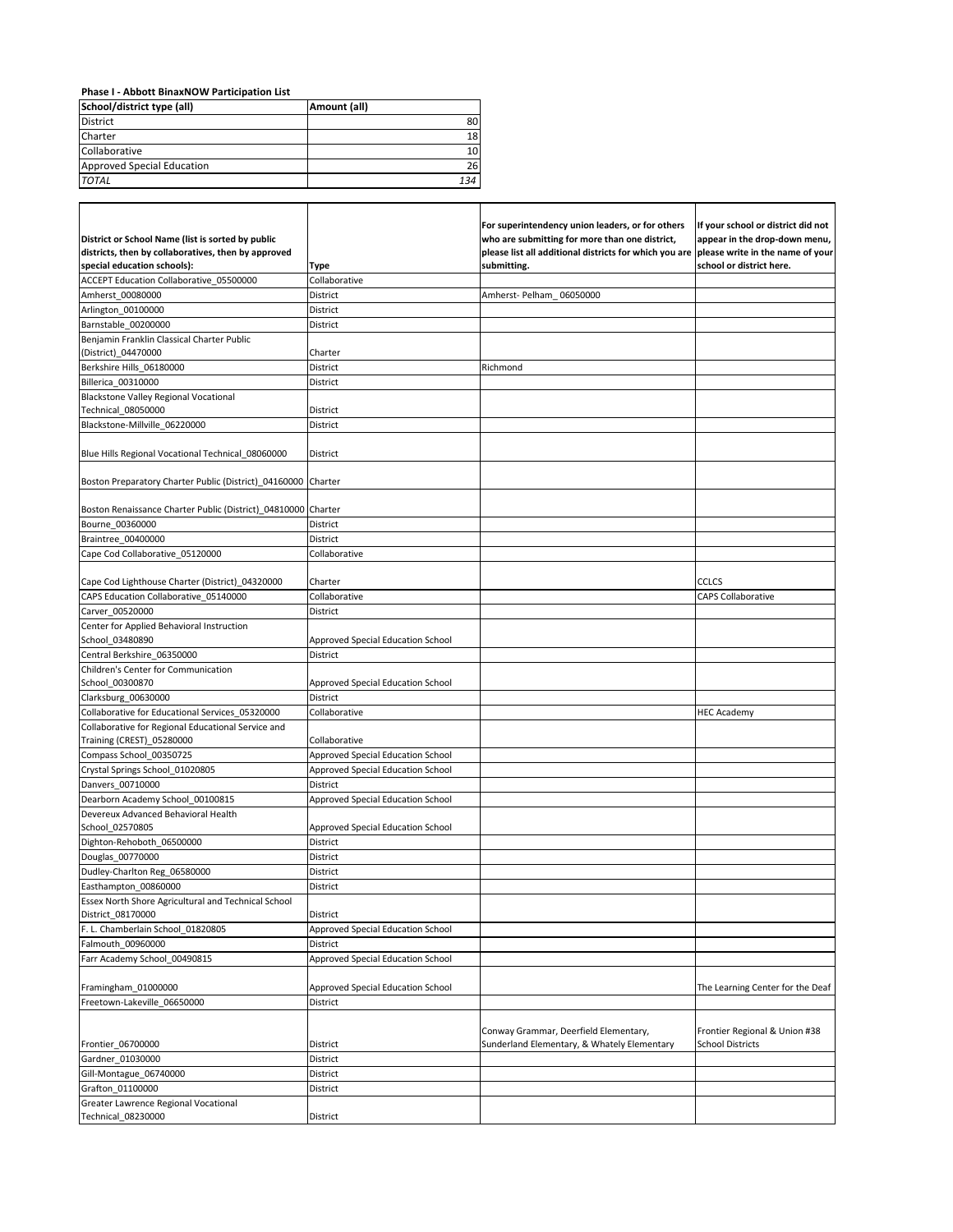| Greater Lowell Regional Vocational                                                    |                                   |                                                                                                                                                                                                                                                                                                                                                                                                         | Greater Lowell Technical High |
|---------------------------------------------------------------------------------------|-----------------------------------|---------------------------------------------------------------------------------------------------------------------------------------------------------------------------------------------------------------------------------------------------------------------------------------------------------------------------------------------------------------------------------------------------------|-------------------------------|
| Technical 08280000                                                                    | District                          |                                                                                                                                                                                                                                                                                                                                                                                                         | School                        |
| Greenfield 01140000                                                                   | District                          |                                                                                                                                                                                                                                                                                                                                                                                                         |                               |
| Groton-Dunstable 06730000                                                             | District                          |                                                                                                                                                                                                                                                                                                                                                                                                         |                               |
| Harvard 01250000                                                                      | District                          |                                                                                                                                                                                                                                                                                                                                                                                                         |                               |
| Haverhill 01280000                                                                    | District                          |                                                                                                                                                                                                                                                                                                                                                                                                         |                               |
| Hill View Montessori Charter Public                                                   |                                   |                                                                                                                                                                                                                                                                                                                                                                                                         |                               |
| (District)_04550000                                                                   | Charter                           |                                                                                                                                                                                                                                                                                                                                                                                                         |                               |
|                                                                                       |                                   |                                                                                                                                                                                                                                                                                                                                                                                                         |                               |
| Hilltown Cooperative Charter Public                                                   |                                   |                                                                                                                                                                                                                                                                                                                                                                                                         |                               |
| (District)_04500000                                                                   | Charter                           |                                                                                                                                                                                                                                                                                                                                                                                                         |                               |
| Holliston_01360000                                                                    | District                          |                                                                                                                                                                                                                                                                                                                                                                                                         |                               |
| Holyoke 01370000                                                                      | District                          |                                                                                                                                                                                                                                                                                                                                                                                                         |                               |
|                                                                                       |                                   |                                                                                                                                                                                                                                                                                                                                                                                                         |                               |
| Hopeful Journeys Educational Center School_00300865 Approved Special Education School |                                   |                                                                                                                                                                                                                                                                                                                                                                                                         |                               |
| Hudson 01410000                                                                       | District                          |                                                                                                                                                                                                                                                                                                                                                                                                         |                               |
| Innovation Academy Charter (District) 04350000                                        | Charter                           |                                                                                                                                                                                                                                                                                                                                                                                                         |                               |
| Italian Home For Children_00350749                                                    | Approved Special Education School |                                                                                                                                                                                                                                                                                                                                                                                                         |                               |
| Ivy Street School 00460811                                                            | Approved Special Education School |                                                                                                                                                                                                                                                                                                                                                                                                         |                               |
|                                                                                       |                                   |                                                                                                                                                                                                                                                                                                                                                                                                         |                               |
|                                                                                       |                                   | JRI Meadowridge Glenhaven Academy School<br>01700820 JRI Meadowridge Walden Street<br>School_006700802 JRI Meadowridge Pelham<br>Academy School_01550815 JRI Meadowridge<br>Swansea Wood School_02920820 JRI<br>Meadowridge Littleton Academy School_01580860<br>JRI Berkshire Meadows_01130803 JRI Anchor<br>Academy School- Middleborough 01820830 JRI<br>Baycove School_00460850 JRI Granite Academy |                               |
| JRI Meadowridge Academy School_02920813                                               | Approved Special Education School | School_00400840_JRI Victor School_00020830                                                                                                                                                                                                                                                                                                                                                              |                               |
| Latham School 00410810                                                                | Approved Special Education School |                                                                                                                                                                                                                                                                                                                                                                                                         |                               |
|                                                                                       |                                   |                                                                                                                                                                                                                                                                                                                                                                                                         | Lawrence Family Development   |
| Lawrence_01490000                                                                     | District                          |                                                                                                                                                                                                                                                                                                                                                                                                         | Charter School                |
| Learning First Charter (formerly Seven Hills)                                         |                                   |                                                                                                                                                                                                                                                                                                                                                                                                         |                               |
| (District)_04860000                                                                   |                                   |                                                                                                                                                                                                                                                                                                                                                                                                         |                               |
|                                                                                       | Charter                           |                                                                                                                                                                                                                                                                                                                                                                                                         |                               |
| Lincoln-Sudbury_06950000                                                              | District                          |                                                                                                                                                                                                                                                                                                                                                                                                         |                               |
|                                                                                       |                                   |                                                                                                                                                                                                                                                                                                                                                                                                         |                               |
| Lowell Community Charter Public (District)_04560000                                   | Charter                           |                                                                                                                                                                                                                                                                                                                                                                                                         |                               |
| Malden 01650000                                                                       | District                          |                                                                                                                                                                                                                                                                                                                                                                                                         |                               |
| Manville School 00350768                                                              | Approved Special Education School |                                                                                                                                                                                                                                                                                                                                                                                                         |                               |
|                                                                                       |                                   |                                                                                                                                                                                                                                                                                                                                                                                                         |                               |
| Map Academy Charter School (District)_35170000                                        | Charter                           |                                                                                                                                                                                                                                                                                                                                                                                                         |                               |
| Marlborough 01700000                                                                  | District                          |                                                                                                                                                                                                                                                                                                                                                                                                         |                               |
| Marlborough_01700000                                                                  | District                          |                                                                                                                                                                                                                                                                                                                                                                                                         |                               |
| Martha's Vineyard 07000000                                                            | District                          |                                                                                                                                                                                                                                                                                                                                                                                                         |                               |
| Martha's Vineyard 07000000                                                            | District                          | Up-Island Regional School District, Edgartown, Oak<br>Bluffs, and Tisbury.                                                                                                                                                                                                                                                                                                                              |                               |
| MATCH Charter Public School (District)_04690000                                       | Charter                           |                                                                                                                                                                                                                                                                                                                                                                                                         |                               |
| Medfield_01750000                                                                     | District                          |                                                                                                                                                                                                                                                                                                                                                                                                         |                               |
| Medford 01760000                                                                      | District                          |                                                                                                                                                                                                                                                                                                                                                                                                         |                               |
| Medway_01770000                                                                       | District                          |                                                                                                                                                                                                                                                                                                                                                                                                         |                               |
| Melmark New England School_03470830                                                   | Approved Special Education School |                                                                                                                                                                                                                                                                                                                                                                                                         |                               |
| Melrose 01780000                                                                      | District                          |                                                                                                                                                                                                                                                                                                                                                                                                         |                               |
|                                                                                       |                                   |                                                                                                                                                                                                                                                                                                                                                                                                         |                               |
| Mohawk Trail_07170000                                                                 | District                          | Hawlemont Regional School District                                                                                                                                                                                                                                                                                                                                                                      |                               |
| Montachusett Regional Vocational                                                      |                                   |                                                                                                                                                                                                                                                                                                                                                                                                         |                               |
| Technical_08320000                                                                    | District                          |                                                                                                                                                                                                                                                                                                                                                                                                         |                               |
| N.E.A.R.I. School_01370825                                                            | Approved Special Education School |                                                                                                                                                                                                                                                                                                                                                                                                         |                               |
| Nashoba Learning Group_03260830                                                       | Approved Special Education School |                                                                                                                                                                                                                                                                                                                                                                                                         |                               |
| Nashoba 07250000                                                                      | District                          |                                                                                                                                                                                                                                                                                                                                                                                                         |                               |
| New Bedford 02010000                                                                  | District                          |                                                                                                                                                                                                                                                                                                                                                                                                         |                               |
| New England Academy School_00300845                                                   | Approved Special Education School |                                                                                                                                                                                                                                                                                                                                                                                                         |                               |
| New England Center for Children School_02760820                                       | Approved Special Education School |                                                                                                                                                                                                                                                                                                                                                                                                         |                               |
| New Heights Charter School of Brockton                                                |                                   |                                                                                                                                                                                                                                                                                                                                                                                                         |                               |
| (District)_35130000                                                                   | Charter                           |                                                                                                                                                                                                                                                                                                                                                                                                         |                               |
| New Salem-Wendell 07280000                                                            | District                          |                                                                                                                                                                                                                                                                                                                                                                                                         |                               |
|                                                                                       |                                   |                                                                                                                                                                                                                                                                                                                                                                                                         | Newton Health Department -    |
| Newton_02070000                                                                       | District                          |                                                                                                                                                                                                                                                                                                                                                                                                         | <b>School Health Services</b> |
| North Attleborough 02120000                                                           | District                          |                                                                                                                                                                                                                                                                                                                                                                                                         |                               |
| North Middlesex_07350000                                                              | District                          |                                                                                                                                                                                                                                                                                                                                                                                                         |                               |
| Norwell 02190000                                                                      | District                          |                                                                                                                                                                                                                                                                                                                                                                                                         | Norwell Public Schools        |
| Palmer_02270000                                                                       | District                          |                                                                                                                                                                                                                                                                                                                                                                                                         |                               |